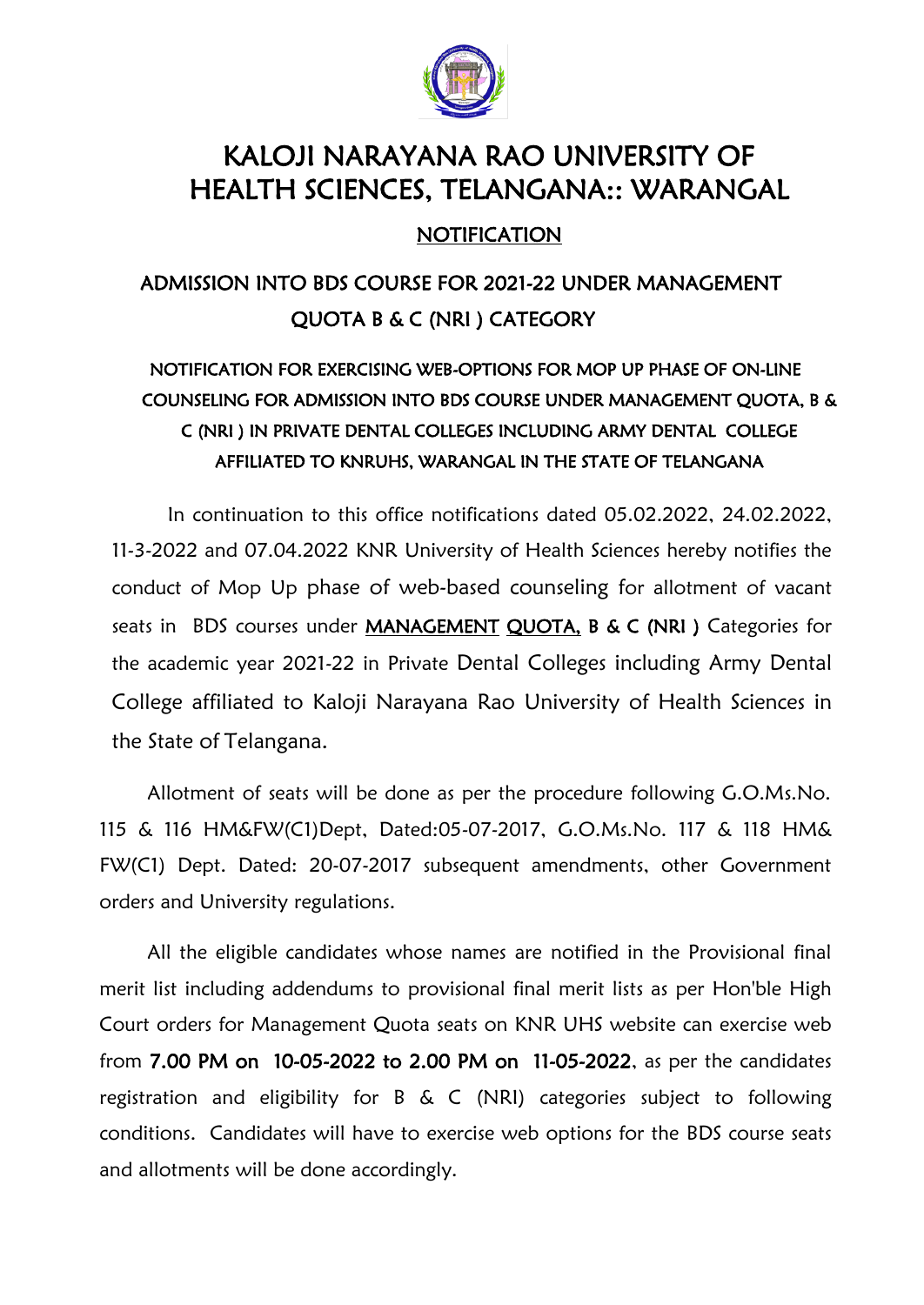Candidates who have secured admission in the previous phases of counseling and joined the course and continuing in the course, who wish to slide to other college also can exercise their options.

 Candidates who have been allotted seats in the previous phases of counseling and who have not joined / discontinued the course after joining are not eligible to exercise options for Mop Up Phase of counseling.

 Candidates who are admitted into BDS course under Competent Authority Quota /All India Quota / Deemed Universities Counseling are not eligible to exercise options for Mop Up Phase of counseling as per the orders of Hon'ble Supreme Court and Medical Counseling Committee (MCC) of Government of India. Candidates who have joined the BDS course in colleges affiliated to Dr.NTRUHS, Vijayawada are also not eligible as the last date for free exit is over.

The details of seats available (seat matrix) are placed in the website [http://knruhs.telangana.gov.in .](http://knruhs.telangana.gov.in/) The candidates can exercise web options for BDS seats in all Dental Colleges under KNRUHS through https://tspvtmedadm.tsche.in/

### NOTE:. Candidates are informed that they will be considered only to the category / categories to which they have registered.(B/NRI)

For eligibility criteria and regulations refer to notifications dated: 05.02.2022.

#### **UNIVERSITY FEE:**

Allotted Candidates have to pay University fee by way of payment gate-way on-line and down-load the allotment letter. University Fee for B & C (NRI ) Category for BDS Courses as follows :

For B- Category : Rs. 20,000=00 For C-Category ( NRI ): Rs. 40,000=00

**TUITION FEE:** Tuition fee is to be at respective Dental Colleges. The tuition fee payable is as notified by the Government of Telangana.

#### Instructions to candidates :

1) Eligible Candidates as per provisional final merit list including addendum to provisional final merit lists as per Hon'ble High Court orders for Management Quota seats can exercise web options for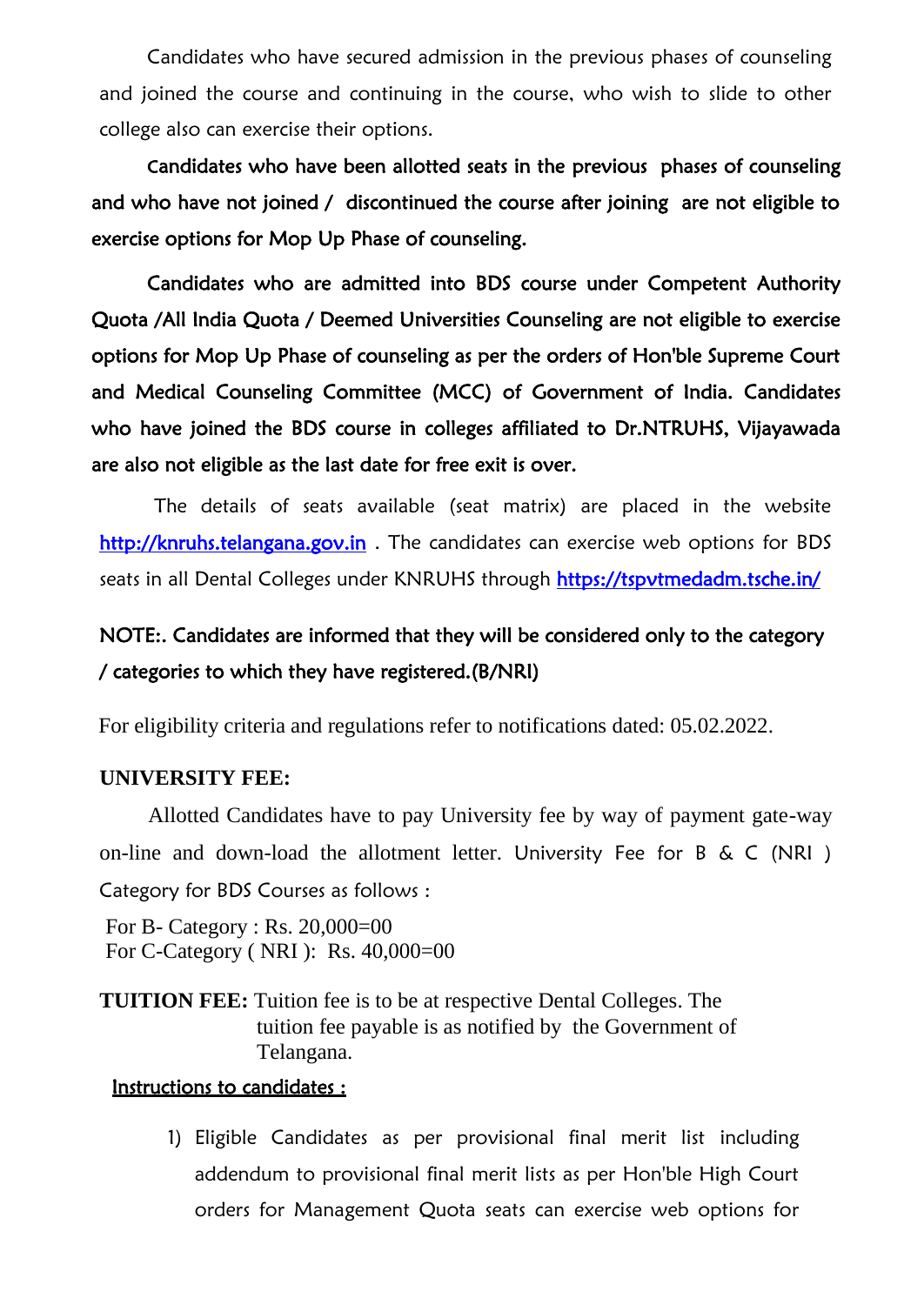Management Quota BDS seats in all Dental colleges as per their interest and priority.

- 2) Candidates are advised to go through the prospectus for the regulations of KNRUHS available on website before exercising web options.
- 3) Candidates opting for Dental courses are informed that, there is no limit of choices (number) for exercising web-options, candidates can exercise options for any number of colleges the candidate is interested to join as per eligibility.
- 4) Candidates are advised to exercise web options for colleges in which they are interested to join irrespective of available seats shown in seat matrix, as vacancies will arise during counseling process due to sliding of candidates from allotted seats in previous phases of counseling to other seats as per their web options in the Mop Up phase of counseling. If candidates are not interested to join in any college they should not exercise web options for the same.
- 5) Management Quota B &C (NRI) seats in Army Dental Colleges will be allotted to wards of Army personnel only.
- 6) Candidates are advised to exercise options for BDS seats in colleges in which they are interested to join. If they are not interested to join in any college, then they should not exercise options for the same.
- 7) Candidates have to exercise options for B category and if eligible for C (NRI) in order of priority for college. Allotments will be made according to the order of preference in the web options exercised by the candidate.
- 8) Candidates can exercise options on the web either from home / any other place having internet facility.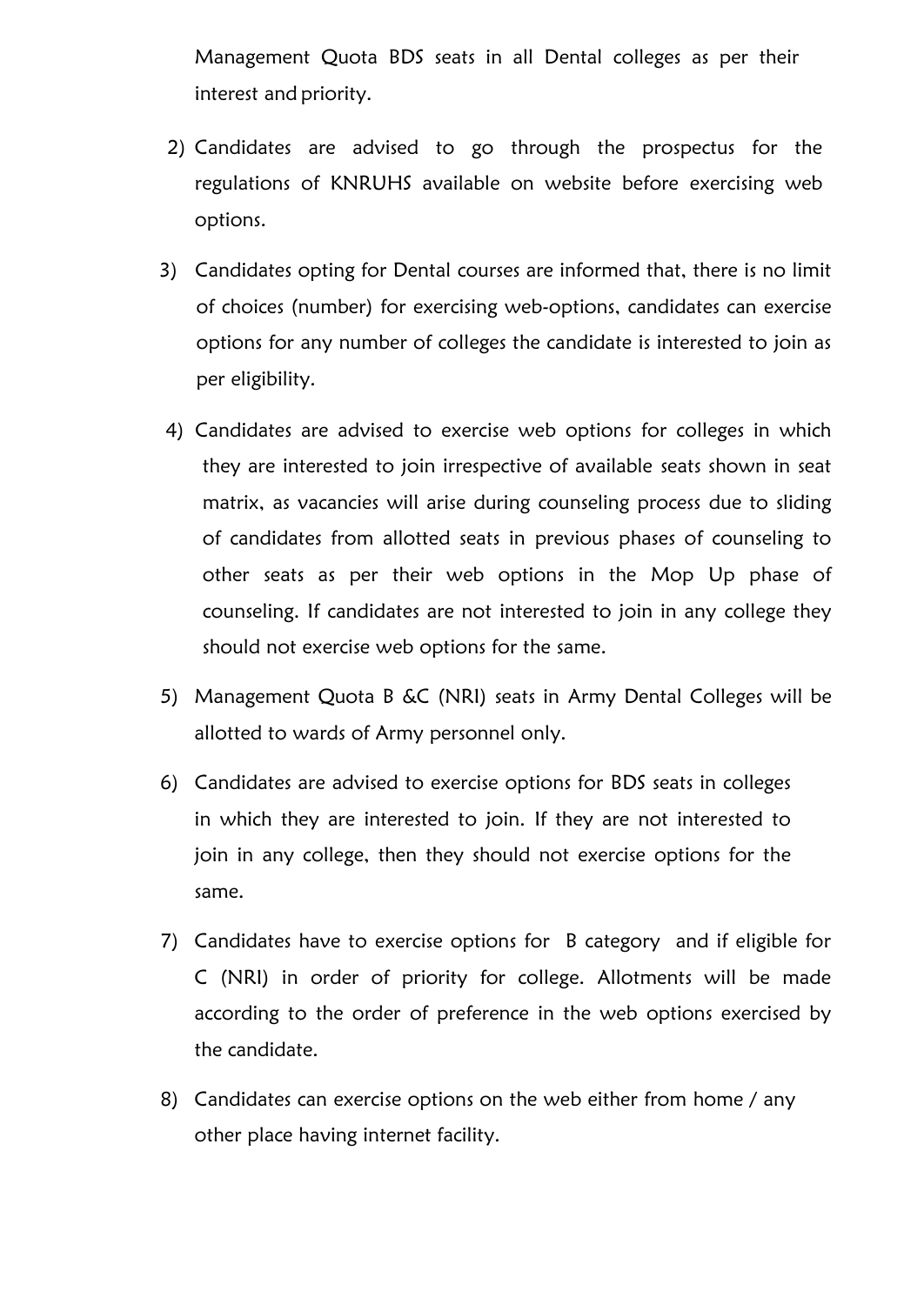- 9) One Time Password (OTP) will be sent to the registered mobile at the time of saving web options. The password consists of SIX letter code with English capitals A to Z (for details read instructions to the candidates before giving options.
- 10) Candidates are instructed to take a print out of saved options.
- 11) Candidates will receive SMS message on their registered mobile after allotment of seat, if allotted. Candidates are also informed to login to check their allotment status on <https://tspvtmedadm.tsche.in/>website.
- 12) Selected candidates shall download the allotment letter from website after payment of the University fee by using online payment method (Debit Card/Credit Card/Internet Banking. Candidates who have paid university fee in the previous phases need not pay again.
- **13)** IMPORANT NOTE : CANDIDATES ARE INFORMED THAT IF THEY EXERCISE WEB- OPTIONS FOR A SEAT AND ALLOTTED A SEAT AS PER THEIR CHOICE OF WEB- OPTIONS IN THIS PHASE OF COUNSELING AND IF THEY DO NOT JOIN THE COURSE AT THE ALLOTTED COLLEGE THEN HE/SHE HAS TO PAY PENALTY OF RS. 3,00,000/- (THREE LAKHS) AND ALSO WILL BE DEBARRED FOR 3 YEARS FOR BDS ADMISSION UNDER KNRUHS IF ANY TO PREVENT SEAT BLOCKING
- 14)Selected candidates have to report to the Principal of the respective college before the last date for joining as specified in the allotment letter, submit all original certificates, relevant bonds and pay the tuition fee/college fee to complete the process of admission. If the candidate does not fulfill the above criteria to complete the admission process within specified date for joining, the admission will be cancelled automatically and the candidate has to pay penalty of Rs. 3,00,000/- (three lakhs) and also will be debarred for 3 years for BDS admission under KNRUHS if any to prevent seat blocking.
- 15)Candidates slided from one Dental college to other Dental college affiliated to KNRUHS have to collect custodian certificate, tuition fee and bond from the admitted college of previous phases of